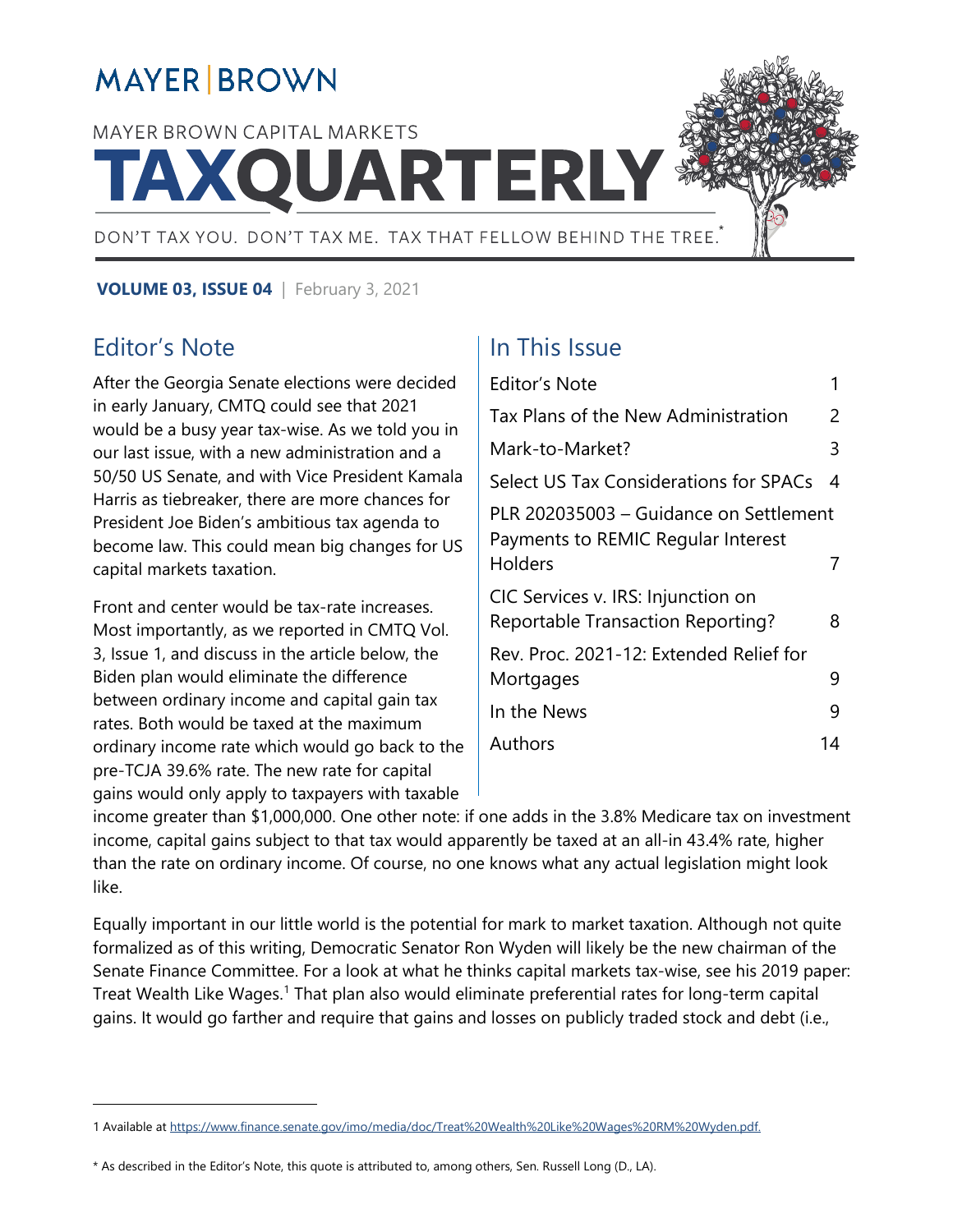tradable assets)<sup>[2](#page-1-1)</sup> be recognized each year, i.e., a mark to market system. Wyden's plan would subject recognized gains on non-traded assets to retrospective taxation. That is, when gain was recognized, say on the sale of a business held for five years, the taxpayer would be required to pay an additional amount to compensate for the gain deferral. Wyden's plan asks for input on how this additional amount should be computed. Interestingly, one possibility is to impose a surtax on gain from the sale of assets with longer holding periods (thus wholly reversing the current tax system's capital gain preference). The new anti-deferral system would only apply to taxpayers with over 1 million in taxable income or \$10 million in assets. According to the Wyden plan the revenue raised from this new antideferral system would be used to provide additional funding for Social Security.

Needless to say, these would be big changes in the US federal income tax system as it relates to capital markets and financial instruments. Of course, the new administration has many other priorities in 2021 so it will be interesting to see how they prioritize tax law changes over the next several months.

CMTQ, as always, will keep you up to date.

In this issue, we also cover a Revenue Procedure with extended relief for certain entities owning mortgages, insight into a couple of SPAC tax issues, and more.

## <span id="page-1-0"></span>Tax Plans of the New Administration

As discussed in a previous issue of CMTQ, President Joe Biden has put forward a variety of tax proposals.[3](#page-1-2) With Democratic majorities in the House and a 50/50 Senate (with Vice President Kamala Harris as the tie-breaker), a path has potentially been cleared to advance Biden's tax proposals through Congress into law. Here, we touch on some of the new president's major tax proposals from the campaign trail.

#### **CORPORATE AND BUSINESS TAX PROPOSALS**

Biden's tax plan would increase the corporate income tax rate from its current 21% to 28%. In addition, Biden would institute a 15% minimum tax on book profits, or reported annual income net of annual expenses, for corporations with at least \$100 million in annual income. When calculating this new minimum tax liability, corporations would still be allowed to claim deductions for losses carried forward from previous years and foreign taxes paid. The tax would function as an alternative

 $\overline{a}$ 

<span id="page-1-1"></span><sup>2</sup> Tradable assets are those "for which there is a readily ascertainable fair market value including actively traded property." For this the Wyden plan refers to Treas. Reg. section 1.1092(d)-1 (personal property traded on an established financial market).

<span id="page-1-2"></span><sup>3</sup> For the Biden tax plan, see A Tale of Two Tax Policies: Trump Rewards Wealth, Biden Rewards Work (available at [https://joebiden.com/two-tax-policies/\);](https://joebiden.com/two-tax-policies/) The Biden Plan to Ensure the Future is "Made in All of America" by All of America's Workers (available a[t https://joebiden.com/made-in-america/\)](https://joebiden.com/made-in-america/); and Committee for a Responsible Federal Budget, Understanding Joe Biden's 2020 Tax Plan (July 20, 2020, available at [http://www.crfb.org/sites/default/files/CRFB%20USBW%20Biden%20Tax%20Plan%20Analysis\\_FINAL%20DRAFT\\_07302020.pdf\)](http://www.crfb.org/sites/default/files/CRFB%20USBW%20Biden%20Tax%20Plan%20Analysis_FINAL%20DRAFT_07302020.pdf)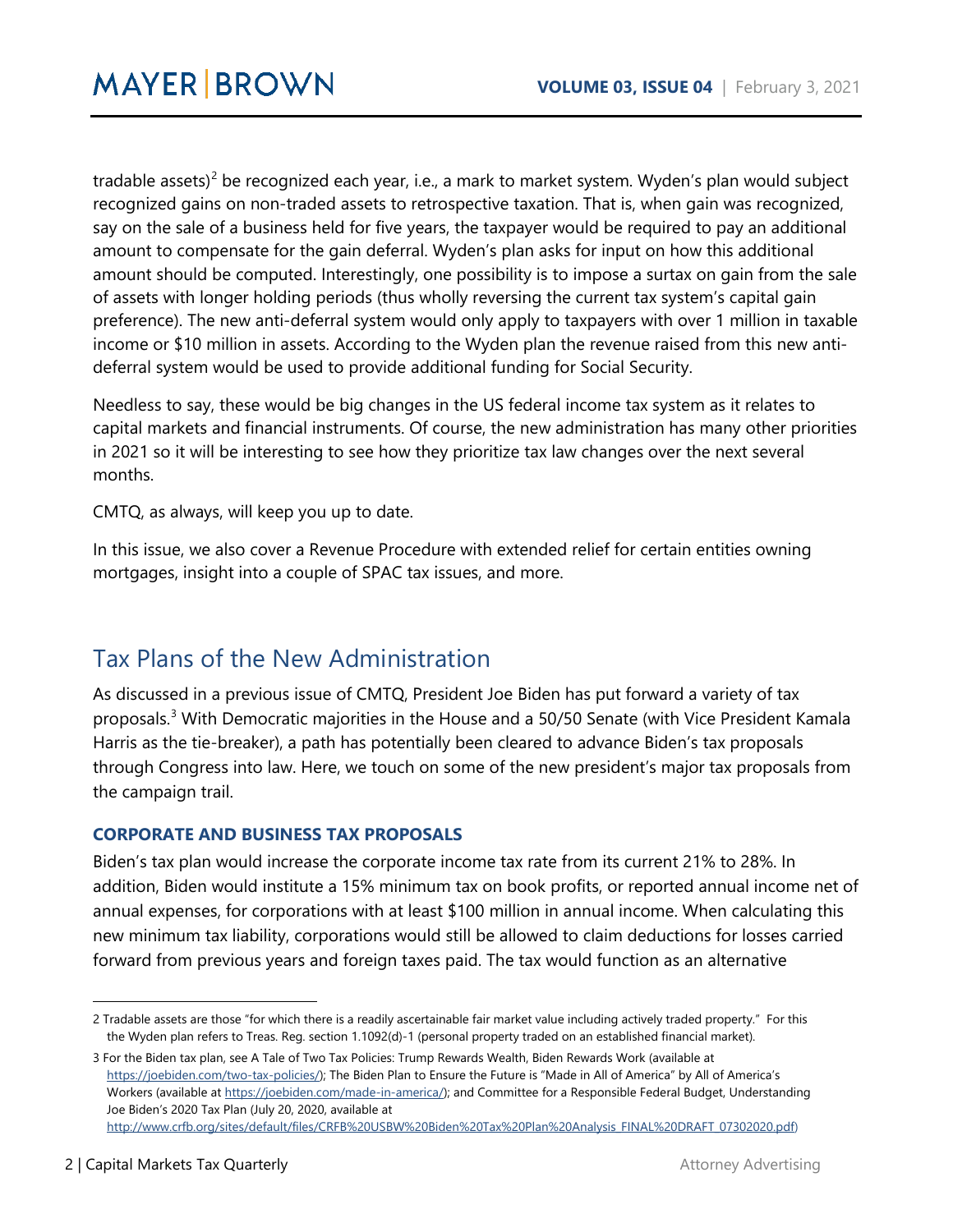minimum tax, replacing one that was in effect until it was eliminated by the Tax Cuts and Jobs Act of 2017 (the "TCJA").

Under Biden's plan, the effective tax rate on global intangible low-taxed income ("GILTI") would double from 10.5% to 21%. GILTI would be calculated on a country-by-country basis, rather than using a worldwide average, which would, in general, prevent taxpayers from offsetting GILTI amounts between high-tax and low-tax jurisdictions. Further, Biden's plan would eliminate GILTI's exemption for deemed returns under 10% of qualified business asset investment.

Biden also proposes completely phasing out the qualified business income ("QBI") deduction under Code section 199A for filers making more than \$400,000. Biden's plan would maintain the current QBI deduction for those making under \$400,000 per year. Importantly, REIT dividends are currently eligible for the QBI deduction. One wants to see the fine print, of course, but presumably such dividends could be affected by these changes.

#### **INDIVIDUAL TAX PROPOSALS**

Biden's tax plan calls for restoring the top individual income tax rate for taxable income above \$400,000 from 37% under current law to the pre-TCJA level of 39.6%. Biden proposes to cap the value of itemized deductions at 28% for those with taxable incomes exceeding \$400,000 and restore the Pease limitation on itemized deductions, which was repealed under the TCJA through 2025. Biden would also eliminate the preferential treatment of capital gains and dividends for higher earners. Specifically, capital gains and dividends would be taxed as ordinary income at a rate of 39.6% for individuals and couples earning more than \$1 million.

Biden's plan would also impose a 12.4% old-age, survivors, and disability insurance payroll tax on income earned above \$400,000, evenly split between employers and employees. Under current law, this payroll tax only applies to wage income up to \$137,700.

Finally, Biden's plan would eliminate the Code section 1014 basis step up at death and would return estate and gift tax exemptions to 2009 levels.

## <span id="page-2-0"></span>Mark-to-Market?

 $\ddot{\phantom{a}}$ 

As noted above, in this, the 117th Congress, Senator Ron Wyden (D-Ore.) is poised to become the next chairman of the Senate Finance Committee. On September 12, 2019, Senator Wyden the then ranking Democratic member on the Senate Finance Committee, released his Treat Wealth Like Wages - a tax plan that would establish a mark-to-market tax regime.<sup>[4](#page-2-1)</sup> This plan, which would only apply to

<span id="page-2-1"></span><sup>4</sup> For further discussion of the 2019 plan, see Capital Market Tax Quarterly Vol. 2 Issue 3, available at [https://www.mayerbrown.com/-/media/files/perspectives-events/publications/2019/10/capital-markets-tax-quarterly-volume-2](https://www.mayerbrown.com/-/media/files/perspectives-events/publications/2019/10/capital-markets-tax-quarterly-volume-2-issue-3--oct-2019.pdf) [issue-3--oct-2019.pdf.](https://www.mayerbrown.com/-/media/files/perspectives-events/publications/2019/10/capital-markets-tax-quarterly-volume-2-issue-3--oct-2019.pdf)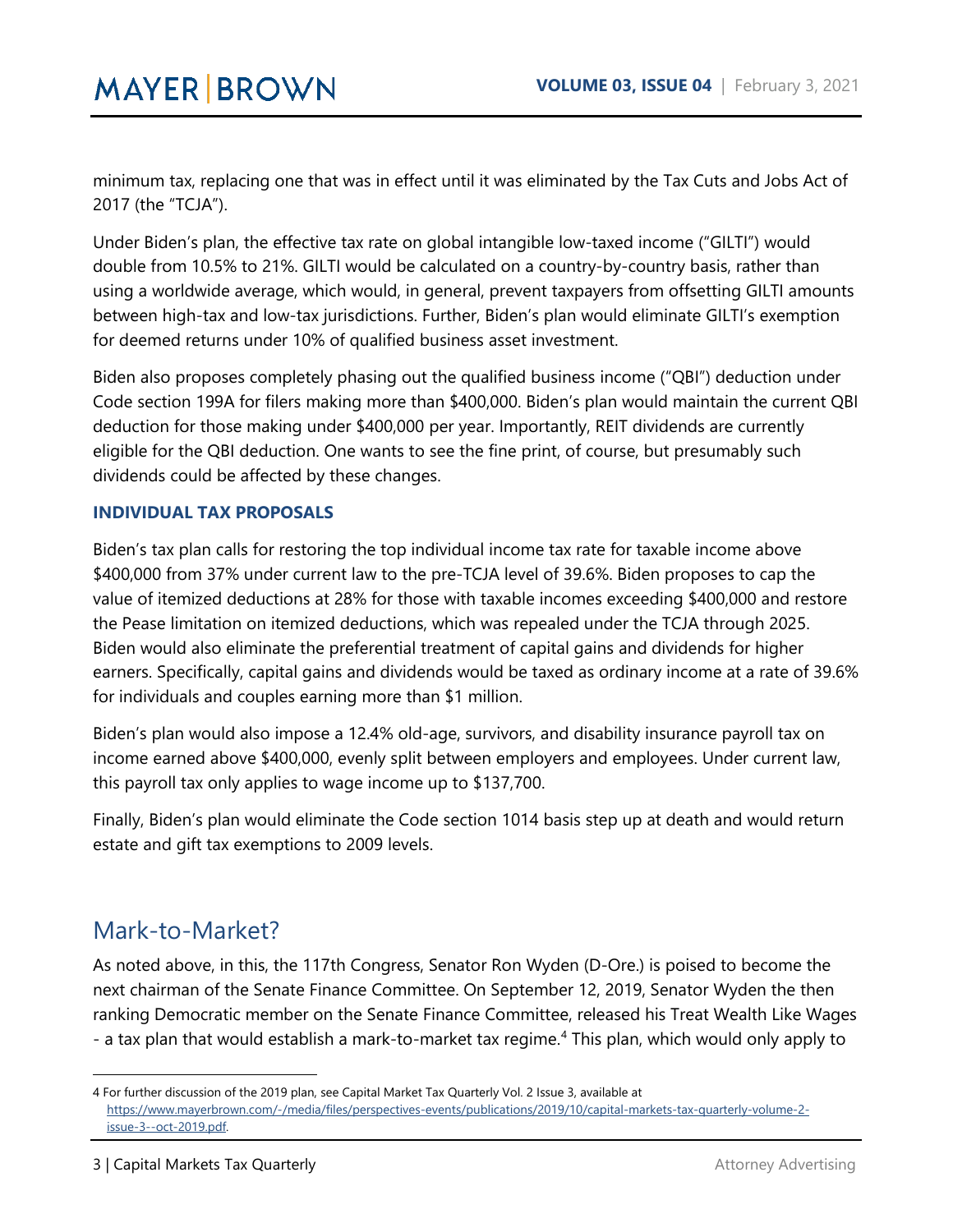high income or high-net worth taxpayers, would generally impose annual "mark-to-market" accounting and taxation for tradable assets such as publicly traded stock and lookback taxation upon sale for assets that are less easily valued, such as real estate, closely held businesses and valuable collectibles. Wyden recently stated that he plans to move forward with this proposal now that there is a tie in the Senate with a tie-breaker from the vice president.<sup>[5](#page-3-1)</sup>

Mark-to-market taxation currently only applies to dealers in securities under Code section 475 and regulated futures contracts under Code Section 1256. While there have been proposals going back to former Representative Dave Camp (R, MI) in 2013, mark-to-market was not included in the TCJA.

## <span id="page-3-0"></span>Select US Tax Considerations for SPACs

Special purpose acquisition companies ("SPACs") had an unprecedented run in 2020 which continues in 2021. At the close of 2020, more than 230 SPACs had raised more than \$78 billion through initial public offerings ("IPOs"), surpassing the \$13.6 billion raised through approximately 59 SPACs in 2019. While the SPAC profile is straightforward (typically, an IPO for cash followed by an acquisition), there are nevertheless US federal income tax issues in each SPAC offering and acquisition.<sup>[6](#page-3-2)</sup>

For example, one question relates to the timing and character of tax imposed on receipt of founders shares. In a typical SPAC structure, the sponsors contribute nominal cash in exchange for founders shares, which ultimately become a 20 percent equity interest in the SPAC after its IPO. Thus, the sponsors effectively have a zero tax basis in their founders shares while receiving 20 percent of the SPAC's equity. Is this taxed at the time of the IPO, at the time a target is acquired, or when the sponsors sell their founder shares?

In a properly structured SPAC, Sponsors rely on the "realization" principle and determine that receipt of founder's shares does not result in gross income. Thus, under the current US tax system gain on an asset is not realized until the asset is disposed of. With founder's shares even though the SPAC does an IPO (thereby establishing value for the shares) no gain is generally recognized because the founder is not disposing of its shares in the IPO. Moreover, case law suggests that if a sponsor acquires its founders shares before the SPAC has taken any meaningful actions (i.e., when the value of the shares is most speculative), then the interest would not be characterized as compensation.<sup>[7](#page-3-3)</sup> To bolster this position, founders shares should ideally be issued to sponsors as soon as possible in

 $\ddot{\phantom{a}}$ 

<span id="page-3-1"></span><sup>5</sup> Colin Wilhelm, Incoming Finance Chair Wyden to Move on Capital Gain Changes , Bloomberg Tax (January 13, 2021).

<span id="page-3-2"></span><sup>6</sup> For a more in depth analysis of the mechanics of a SPAC, please see our article "*What's the Deal? – Special Purpose Acquisition Companies*" available a[t https://www.mayerbrown.com/-/media/files/perspectives-events/publications/2020/08/whats-the-deal-](https://www.mayerbrown.com/-/media/files/perspectives-events/publications/2020/08/whats-the-deal--spacs.pdf) [spacs.pdf.](https://www.mayerbrown.com/-/media/files/perspectives-events/publications/2020/08/whats-the-deal--spacs.pdf) 

<span id="page-3-3"></span><sup>7</sup> *See Berckmans v. Commissioner*, T.C. Memo. 1961-100 (supporting the position that fair market value of stock purchased at par value (\$1 per share) was not worth more at the time of a taxpayer's purchase since at the time of purchase the corporation had no assets and only speculative future plans); *but see Husted v. Commissioner*, 47 T.C. 664 (1967) (concluding that a taxpayer was permitted to acquire shares of stock of a corporation for less than its fair market value and that the difference was compensation income for his services in arranging the acquisition of a trailer business by the corporation.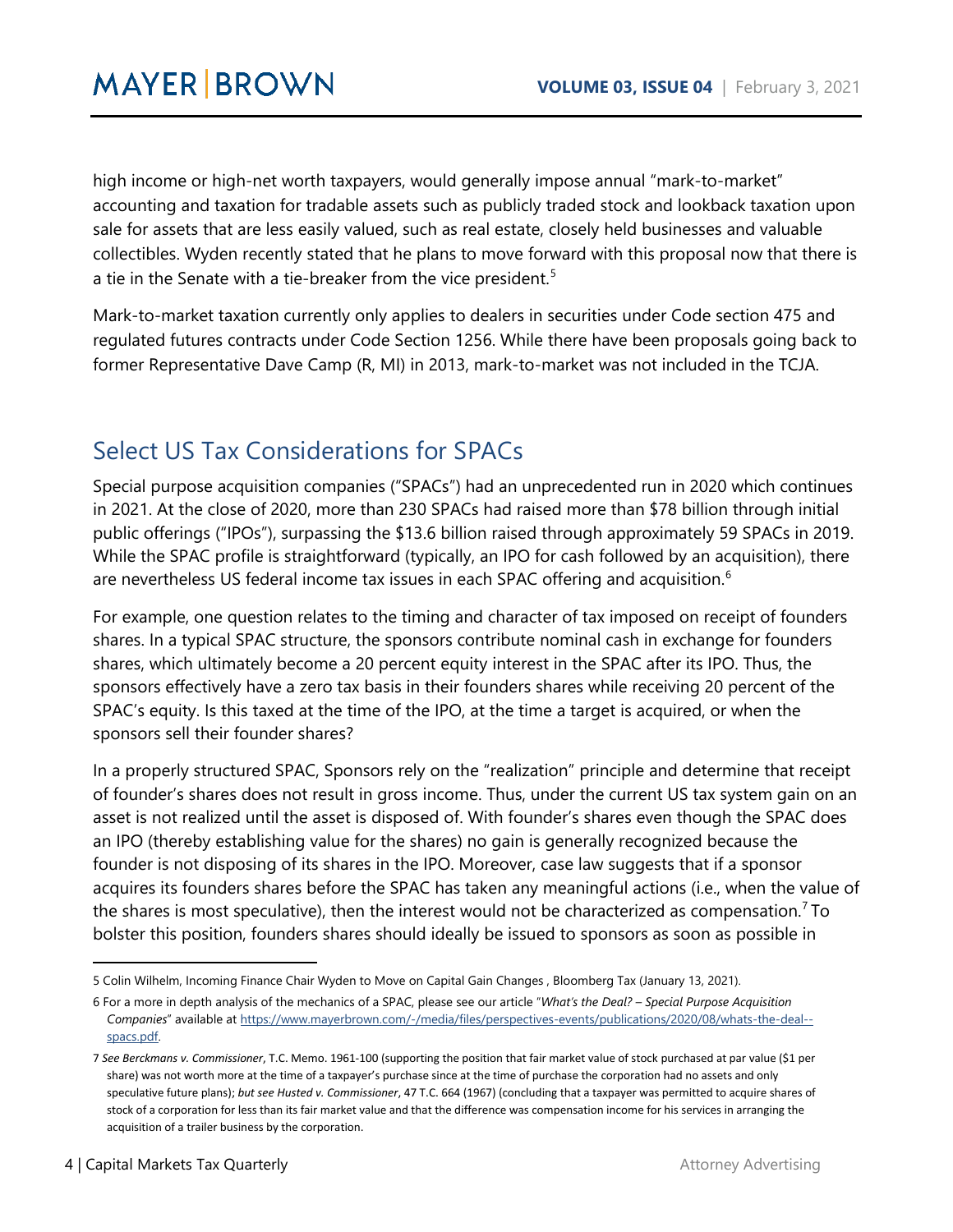advance of the IPO. Of course, if Senator Wyden's mark-to-market proposal described above becomes law appreciation in a sponsor's founders shares might be taxed at the end of the first taxable year after the IPO because the shares would be traded on an established market at that point.

Note that the acquisition of a target (i.e., the de-SPAC transaction) is generally (although not always) structured as an acquisition by the SPAC of a target company with a business. In this case, the founders do not exchange their shares but continue to hold them so, again, there is no realization event to the founders at the time of the acquisition. Putting this all together, under current law gain on founders shares is only recognized when the founder sells or exchanges the shares.

Another SPAC question relates to the taxation of a "unit." One of the common features in a SPAC is that the IPO is of a unit consisting of common stock and a fraction (e.g., one-third or one-half) of a redeemable warrant. One whole warrant allows the holder of the warrant to acquire additional common stock. The stock and the warrant trade together initially but then, after a period of time, the warrant detaches and the common stock and the warrant trade separately. How is that treated for US federal income tax purposes?

For example, assume that in an offering a unit is offered for \$10. Further assume that a few months after the IPO, the unit traded up to \$18 and the warrant detached when the common stock price was \$12 and the warrant price was \$6. To understand the tax consequences of the acquisition, possession, and subsequent disposition of the unit to a holder, the holder must understand when and how the tax basis is allocated between the common stock and the warrant.

When an option or stock is coupled with a debt instrument, Treas. Reg. Section 1.1273-2 provides that—

#### (h) **Investment units**

(1) *In general*. Under section 1273(c)(2), an investment unit is treated as if the investment unit were a debt instrument. The issue price of the investment unit is determined under paragraph (a)(1), (b)(1), or (c)(1) of this section, if applicable. The issue price of the investment unit is then allocated between the debt instrument and the property right (or rights) that comprise the unit based on their relative fair market values . . . .

(2) *Consistent allocation by holders and issuer*. The issuer's allocation of the issue price of the investment unit is binding on all holders of the investment unit. However, the issuer's determination is not binding on a holder that explicitly discloses that its allocation is different from the issuer's allocation. Unless otherwise provided by the Commissioner, the disclosure must be made on a statement attached to the holder's timely filed Federal income tax return for the taxable year that includes the acquisition date of the investment unit . . . .

However, there is no such regulation dealing with the common stock and warrants that are issued as an investment unit. In Rev. Rul. 88-31, the IRS considered the tax characterization of an investment unit issued by a corporation, which consisted of common stock and a contingent payment right (the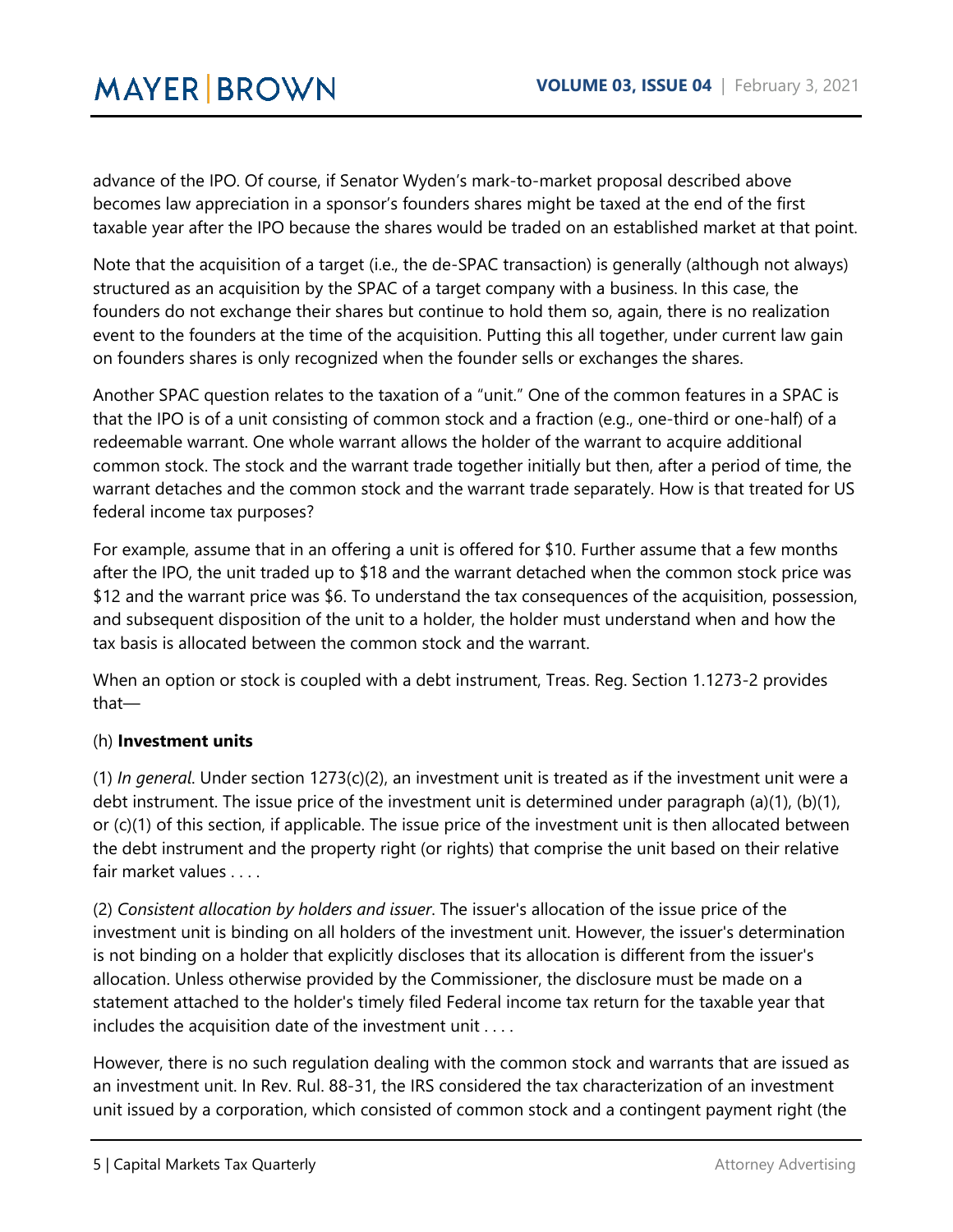value of which varied inversely with the value of the common stock). Similar to the units issued by SPACs, the investment unit in the revenue ruling initially could not be separated. After a short period of time, however, the parts could be separately transferred and traded on a national exchange. First, the IRS established that the contingent payment rights were property separate from the common stock. Then, the IRS quickly concluded that the tax basis should be allocated between the common stock and the contingent payment right on the basis of the fair market value of the common stock on the date of issuance. Note, however, that at the time the investment units were issued by the corporation, the corporation's common stock was widely held and publicly traded on a national securities exchange. Thus, the relative fair market values of the common stocks and the contingent payment rights were readily ascertainable.

When trying to allocate tax basis between the common stock and the warrant in a unit issued by a SPAC, one approach, as in Rev. Rul. 88-31, would be to allocate the purchase price initially between the common stock and the warrant based on their relative fair market values. For example, one SPAC that adopted this approach included the following disclosure regarding the tax basis of a unit—

"No statutory, administrative or judicial authority directly addresses the treatment of a unit or instruments similar to a unit for U.S. federal income tax purposes and, therefore, that treatment is not entirely clear. The acquisition of a unit should be treated for U.S. federal income tax purposes as the acquisition of one share of our [common stock] and [one-half of one warrant] to acquire one share of our [common stock]. For U.S. federal income tax purposes, each holder of a unit must allocate the purchase price paid by such holder for such unit between the one share of [common stock] and the one-half of one warrant based on the relative fair market value of each at the time of issuance. Under U.S. federal income tax law, each investor must make his or her own determination of such value based on all the relevant facts and circumstances. Therefore, we strongly urge each investor to consult his or her tax adviser regarding the determination of value for these purposes. The price allocated to each share of [common stock] and the one-half of one warrant should be the stockholder's tax basis in such share or warrant, as the case may be. Any disposition of a unit should be treated for U.S. federal income tax purposes as a disposition of the share of [common stock] and one-half of one warrant comprising the unit, and the amount realized on the disposition should be allocated between the [common stock] and the one-half of one warrant based on their respective relative fair market values (as determined by each such unit holder on all the relevant facts and circumstances) at the time of disposition. The separation of shares of [common stock] and warrants comprising units should not be a taxable event for U.S. federal income tax purposes.

The foregoing treatment of the shares of [common stock] and warrants and a holder's purchase price allocation are not binding on the Internal Revenue Service ("IRS") or the courts. Because there are no authorities that directly address instruments that are similar to the units, no assurance can be given that the IRS or the courts will agree with the characterization described above or the discussion below. Accordingly, each prospective investor is urged to consult its own tax advisors regarding the tax consequences of an investment in a unit (including alternative characterizations of a unit). The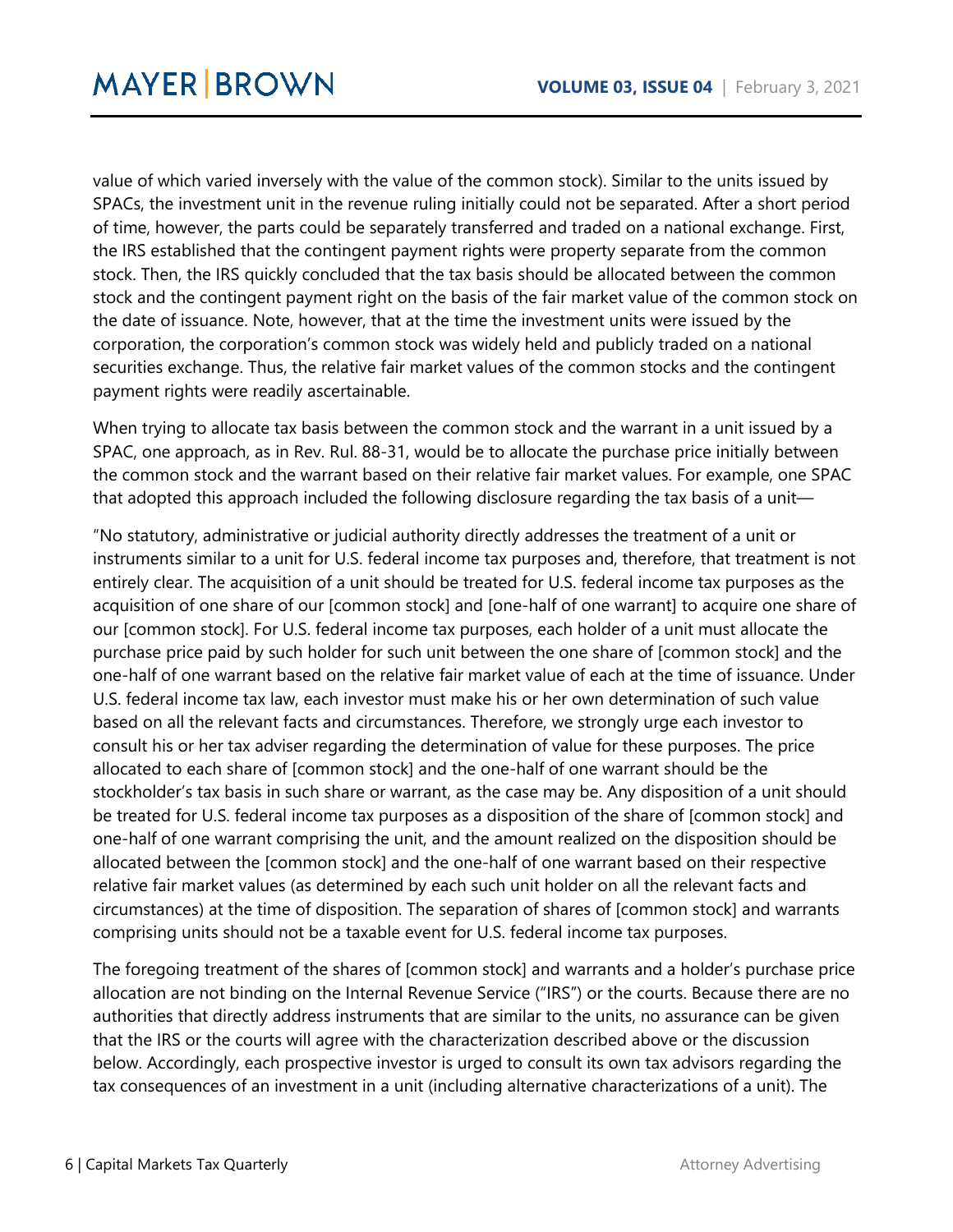balance of this discussion assumes that the characterization of the units described above is respected for U.S. federal income tax purposes."

However, unlike Rev. Rul. 88-31, the ability to correctly allocate tax basis between the common stock and warrant at the time of issuance by a SPAC is not necessarily apparent to the naked eye because there is no separate trading at such time. Put another way, it would be much easier to allocate tax basis between the two pieces when they begin trading separately. For example, in our illustration above, \$12 would be allocated to the common stock and \$6 to the warrant. Unfortunately, the answer, as in so many financial instrument tax issues, is not clear. Moreover, as can be seen from the above disclosure, it appears that many issuers take the position that the allocation must be done at the time of issuance rather than separation.

## <span id="page-6-0"></span>PLR 202035003 – Guidance on Settlement Payments to REMIC Regular Interest Holders

On August 28, 2020, the Internal Revenue Service ("IRS") issued a private letter ruling offering guidance on the tax treatment of settlement payments to former real estate mortgage investment conduit ("REMIC") regular interest holders.

As background, the Code generally defines a REMIC as any entity that (i) has made an election to be treated as a REMIC for the current taxable year and all prior taxable years; (ii) all of the REMIC's interests are residual interests or regular interests; (iii) the REMIC only has one class of residual interest; and (iv) substantially all of the REMIC's assets consists of qualified mortgages and permitted investments. For purposes of satisfying the asset requirement, "substantially all" of a qualified entity's assets are qualified mortgages and permitted investments if the qualified entity owns no more than a de minimis amount of other assets. Further, the amount of other assets is considered de minimis if the aggregate of the adjusted basis of such assets is less than one percent of the aggregate of the adjusted basis of all of the REMIC's assets.

The Code also imposes a 100 percent tax on a REMIC's net income derived from a "prohibited transaction." A "prohibited transaction" is defined as one of the following transactions: (A) disposition of any qualified mortgage transferred to the REMIC other than a disposition pursuant to (i) the substitution of a qualified replacement mortgage for a qualified mortgage (or the repurchase in lieu of substitution of a defective obligation), (ii) a disposition incident to the foreclosure, default, or imminent default of the mortgage, (iii) the bankruptcy or insolvency of the REMIC, or (iv) a qualified liquidation; (B) the receipt of any income attributable to any asset which is neither a qualified mortgage nor a permitted investment; (C) the receipt by the REMIC of any amount representing a fee or other compensation for services; or (D) gain from the disposition of any cash flow investment other than pursuant to any qualified liquidation.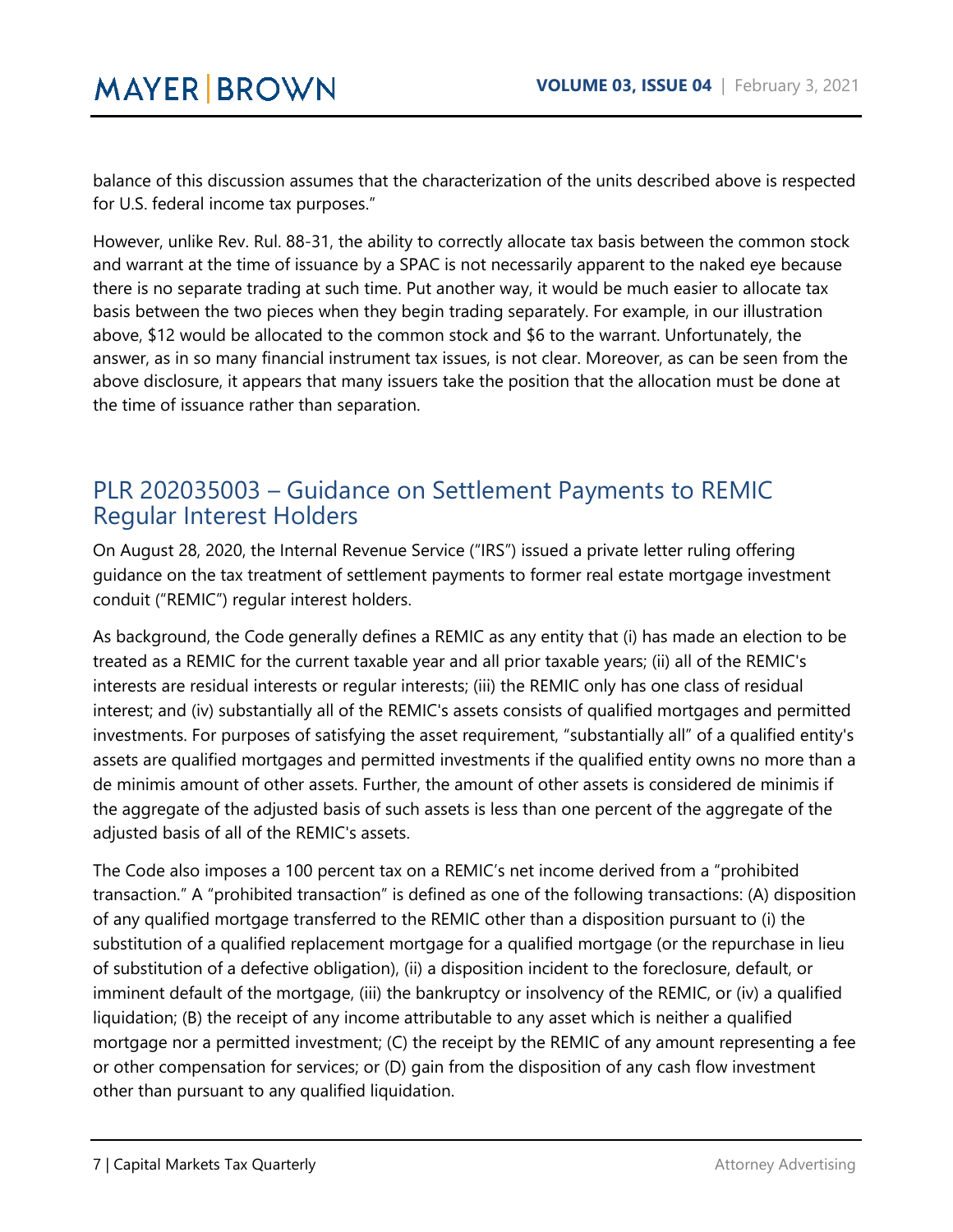The settlement agreement at issue in the ruling arose from a dispute where investor plaintiffs that were holders of the REMIC's regular interests sued the trustee of the REMIC for breach of fiduciary duty. The parties eventually settled out of court and entered into a settlement agreement. In the PLR, the REMIC trustee requested guidance regarding the tax consequences from the execution of the settlement agreement and the distribution of a settlement amount in accordance with the agreement's terms. The IRS ruled that such amounts paid pursuant to the agreement, with respect to each taxpayer that made a timely REMIC election: (i) is a direct payment between trustee and the investor plaintiffs and will not result in a deemed payment to or made by the REMIC for federal income tax purposes; (ii) will not be treated as a "prohibited transaction"; and (iii) will not be treated as an asset of the taxpayers.

In making its determination, the IRS pointed out that, "the distribution of the Settlement Amount is consistent with its treatment as a settlement of direct claims between the [t]rustee and investors because: (i) [t]rustee paid the Settlement Amount into an escrow account for direct distribution to [i]nvestor [p]laintiffs who are eligible class members; (ii) no portion of such Settlement Amount was, or will be, taken from, or reimbursed from, the assets of any [t]axpayer; and (iii) no portion of the Settlement Amount will be paid to or through [t]axpayers."

## <span id="page-7-0"></span>CIC Services v. IRS: Injunction on Reportable Transaction Reporting?

The Supreme Court heard arguments in the case of *CIC Services v. Internal Revenue Service* on December 2, 2020, regarding the limits of the Anti-Injunction Act (the "Act"). The Act, contained in Section 7421 of the Internal Revenue Code and originally enacted in 1867, prevents persons from suing to enjoin the collection of tax. The primary consequence of the Act is that generally a person seeking to challenging a tax statute must first pay the tax and then sue for a refund.<sup>[8](#page-7-1)</sup>

CIC Services LLC (the "Petitioner") acted as a material adviser to certain captive insurance arrangements. In 2016, the IRS issued Notice 2016-66 (the "Notice") which designated such captive insurance transactions as "reportable transactions" subject to enhanced reporting requirements and penalties. The penalty for failing to report a reportable transaction applies to both taxpayers and material advisors and is labeled by the Code as a "tax."<sup>[9](#page-7-2)</sup>). The Petitioner sought to challenge the Notice on the basis that the issuance of the Notice did not comply with the notice and comment procedures provided for in the Administrative Procedures Act. Both the district court and the U.S. Court of Appeals for the Sixth Circuit ruled against the Petitioner, and the Supreme Court granted certiorari.

 $\ddot{\phantom{a}}$ 

<span id="page-7-1"></span><sup>8</sup> A major exception to the Act is Section 6213, which allows a taxpayer to litigate a tax in Tax Court prior to assessment. This exception does not apply to penalties under section 6707, at issue in this case.

<span id="page-7-2"></span><sup>9</sup> Section 6671(a).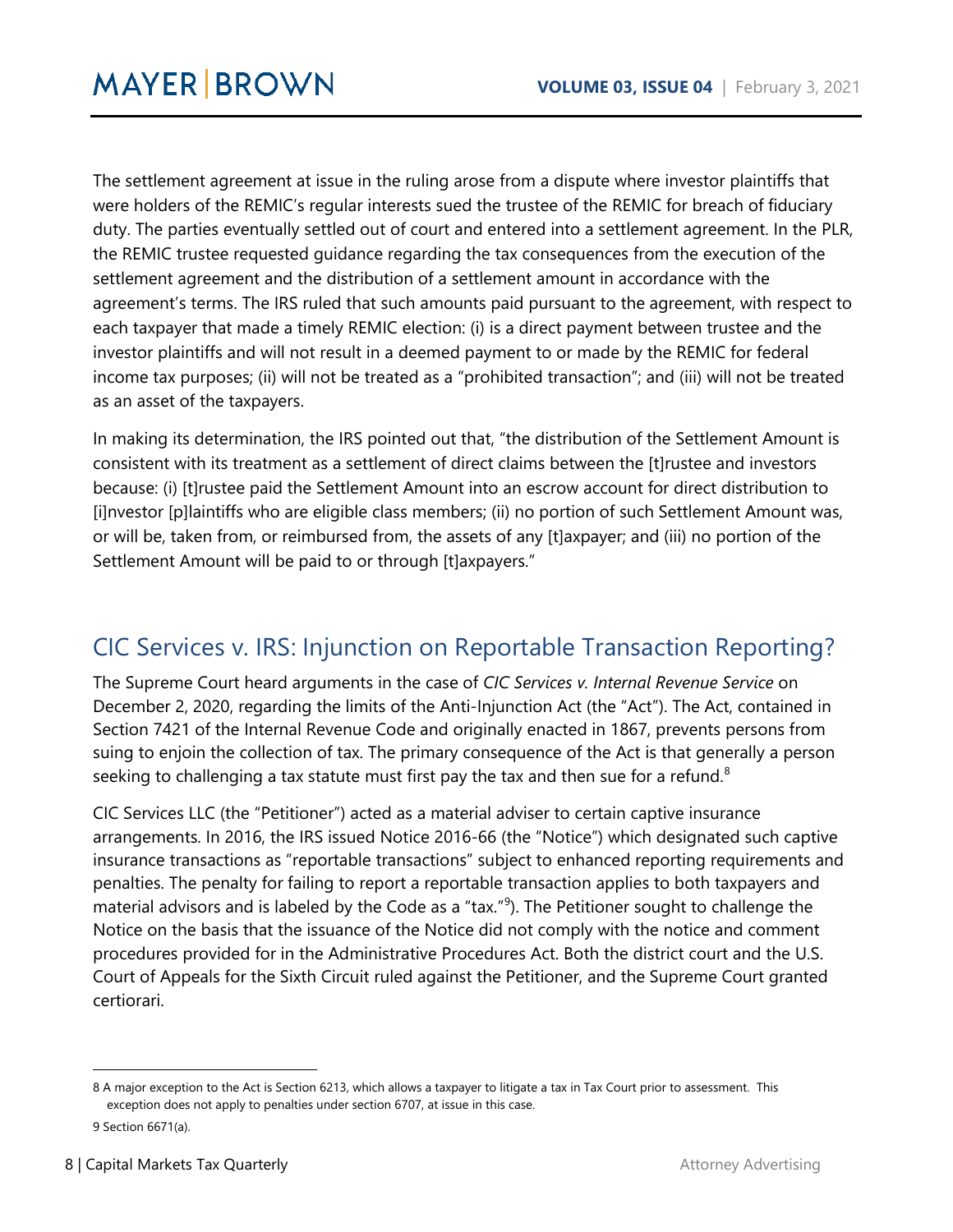At oral arguments, the Petitioner sought to draw a distinction between challenging the collection of tax (which is prohibited by the Act) versus challenging the Notice itself. The injury in the latter case, according to the Petitioner, was not the payment of a tax but rather the cost of complying with the Notice's reporting requirements. The Petitioner also argued that, if the Act applied to bar a challenge to the Notice, then the Petitioner's only path to challenging the Notice would be to risk large penalties and potential criminal sanctions. The government, on the other hand, argued that the Petitioner could avoid criminal liabilities by filing a good-faith letter with the IRS stating the Petitioner's belief that the Notice was unlawful. The Petitioner could then sue for a refund of the penalty.

According to one commentator, "While predicting an outcome from an argument is always tough, CIC seemingly has a slightly better chance at prevailing."[10](#page-8-2) A decision in the case is expected by June 2021.

## <span id="page-8-0"></span>Rev. Proc. 2021-12: Extended Relief for Mortgages

The IRS previously issued Rev. Proc. 2020-26, which provided safe harbors to protect the federal income tax status of REMICs and investment trusts that provide certain forbearances of mortgage loans they hold or that acquire mortgage loans that have received certain forbearances. Additionally, the IRS issued Rev. Proc. 2020-34, which provided safe harbors to protect the federal income tax status of certain investment trusts whose trustees request or agree to certain forbearances of mortgage loans, make certain modifications of real property leases, or accept certain cash contributions.

The safe harbors, however, were set to expire and would not apply to forbearances and related modifications entered into after December 31, 2020. Due to the ongoing financial hardships posed by the COVID-19 pandemic, the Structured Finance Association submitted a letter to the United States Treasury and the IRS, requesting an extension of tax relief relating to forbearances and related modifications. In response to these comments, the IRS released Rev. Proc. 2021-12, which extends the expiration date relevant to the application of the safe harbors in Rev. Proc. 2020-26 and Rev. Proc. 2020-34 to September 30, 2021.

## <span id="page-8-1"></span>In the News

 $\overline{a}$ 

Mayer Brown announced the launch of its [10Hundred](https://10hundred.mayerbrown.com/) Series portal, which provides global legal and business guidance on the top 10 key issues and pivotal developments that could affect businesses during a rolling 100-day period. The portal will feature thought leadership, legal updates, videos, podcasts, webcasts and live newsfeeds on global legal and business issues.

<span id="page-8-2"></span><sup>10</sup> Blaine Saito, Argument analysis: Justices struggle to define boundaries of Anti-Injunction Act, SCOTUSblog (Dec. 2, 2020, 5:37 PM), [https://www.scotusblog.com/2020/12/argument-analysis-justices-struggle-to-define-boundaries-of-anti-injunction-act/.](https://www.scotusblog.com/2020/12/argument-analysis-justices-struggle-to-define-boundaries-of-anti-injunction-act/)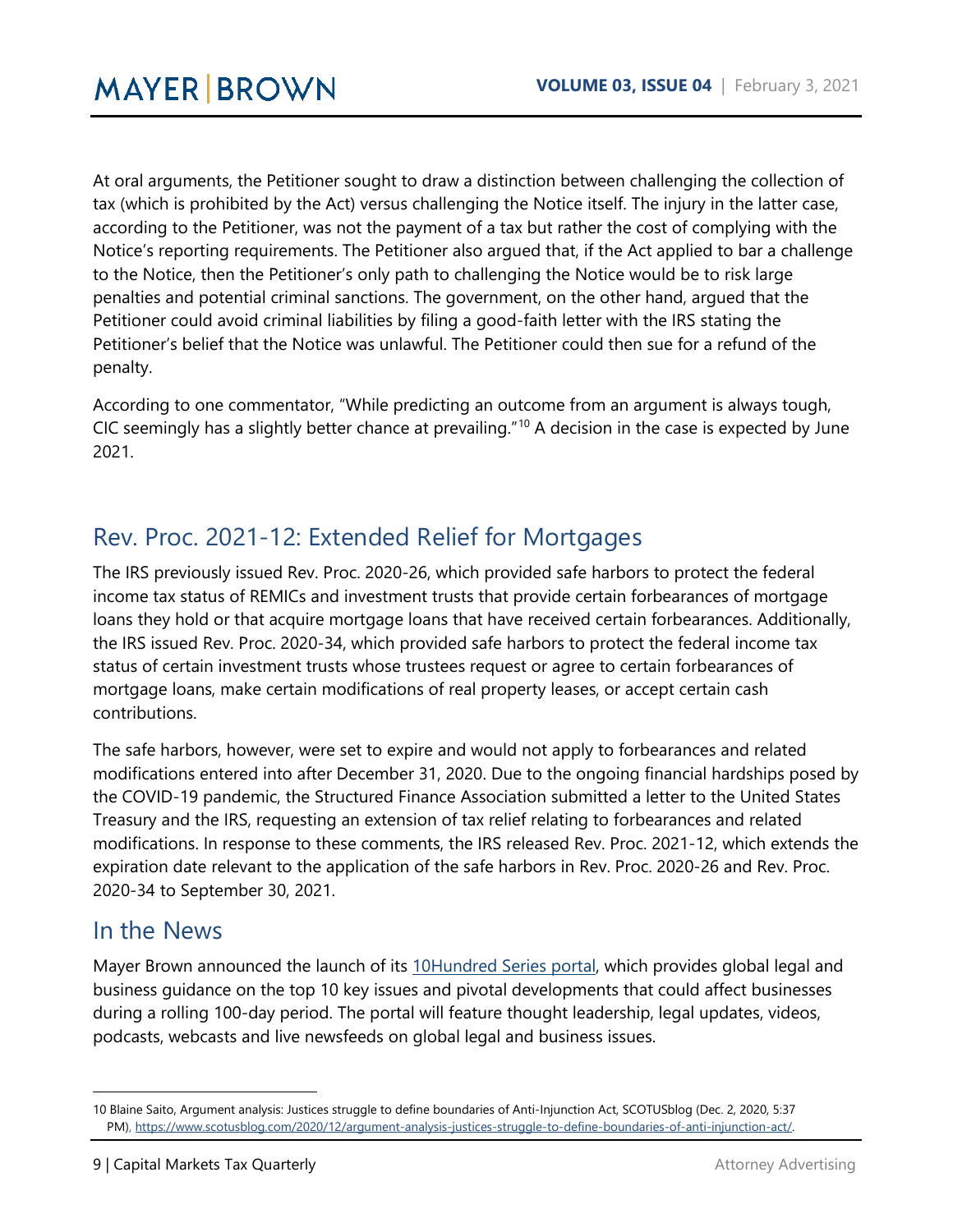The portal will showcase a series of 'Spotlights,' which will highlight key issues, historic moments or pivotal change events which clients should be aware of in the next 100-day period.

#### **RECENT RECOGNITION**

- Mayer Brown is pleased to announce that we have been shortlisted for *GlobalCapital*'s 2021 Americas Derivatives Awards in the "Americas Law Firm of the Year—Overall", "US Law Firm of the Year—Regulatory", and "US Law Firm of the Year—Transactions" categories. We were named the European Law Firm of the Year—Transactions and US Law Firm of the Year—Transactions by *GlobalCapital* in 2020.
- Mayer Brown named a finalist in the "Finance unlocking capital" category in Financial Times' 2020 "North America Innovative Lawyers" report - December 10, 2020

The Mayer Brown Structured Finance Practice was recognized as a finalist in the *Financial Times'*  "Finance – unlocking capital" category for representation on the \$6.8bn financing plan through United Airlines' loyalty program, MileagePlus, to help the airline increase revenue.

• Mayer Brown named a *Law360* [2020 "Structured Finance Practice Group of the Year"](https://www.law360.com/capitalmarkets/articles/1327451/structured-finance-group-of-the-year-mayer-brown-) - December 21, 2020

Mayer Brown was named a *Law360* 2020 "Structured Finance Practice Group of the Year," honoring the major deals that resonated throughout the legal industry throughout the year, including our groundbreaking transaction involving United Airlines and the financing of their frequent flyer program, MileagePlus.



- Mayer Brown ranked in *Asset Backed Alert's* "Law Firm" 2020 rankings, including #1 in "Top issuer counsel for US ABS/MBS" list on January 15, 2021 Mayer Brown was ranked in *Asset Backed Alert's*  "Law Firm" 2020 rankings as #1 in "Top Issuer Counsel for US Asset- and Mortgage-Backed Securitizations" for the fifth consecutive year. The #1 spot holds with our highest number of deals stands at 85, while the #2 firm comes in at 56.
- [Jennifer Keating and Anna Pinedo named "Top 20 Women in Dealmaking" by](https://www.thedeal.com/mergers-acquisitions/the-deal-honors-top-women-in-dealmaking/) *The Deal* on January 26, 2021*,* Mayer Brown partners Jennifer Keating and Anna Pinedo were named in *The Deal's* "Top 20 Women in Dealmaking" for 2020. The list identifies U.S.-based women who have displayed excellence in their respective legal field, have shown the ability to navigate complex transactions, and who maintain strong client relationships and/or lead in and out of the boardroom. The list recognizes these women as doing great things in the world of dealmaking, as well as in mentorship, advancing gender diversity and thought leadership.
- Ryan Castillo named a *IFLR* [2020 "Rising Star Americas" honoree in "Capital Markets" category](https://www.iflr.com/article/b1q9vvk447rzwb/rising-stars-awards-americas-2020-winners-announced) on January 28, 2021 Mayer Brown partner Ryan Castillo was named by IFLR a "*Rising Star Americas"*  honoree in the "Capital Markets" category for 2020. The list recognizes future legal leaders.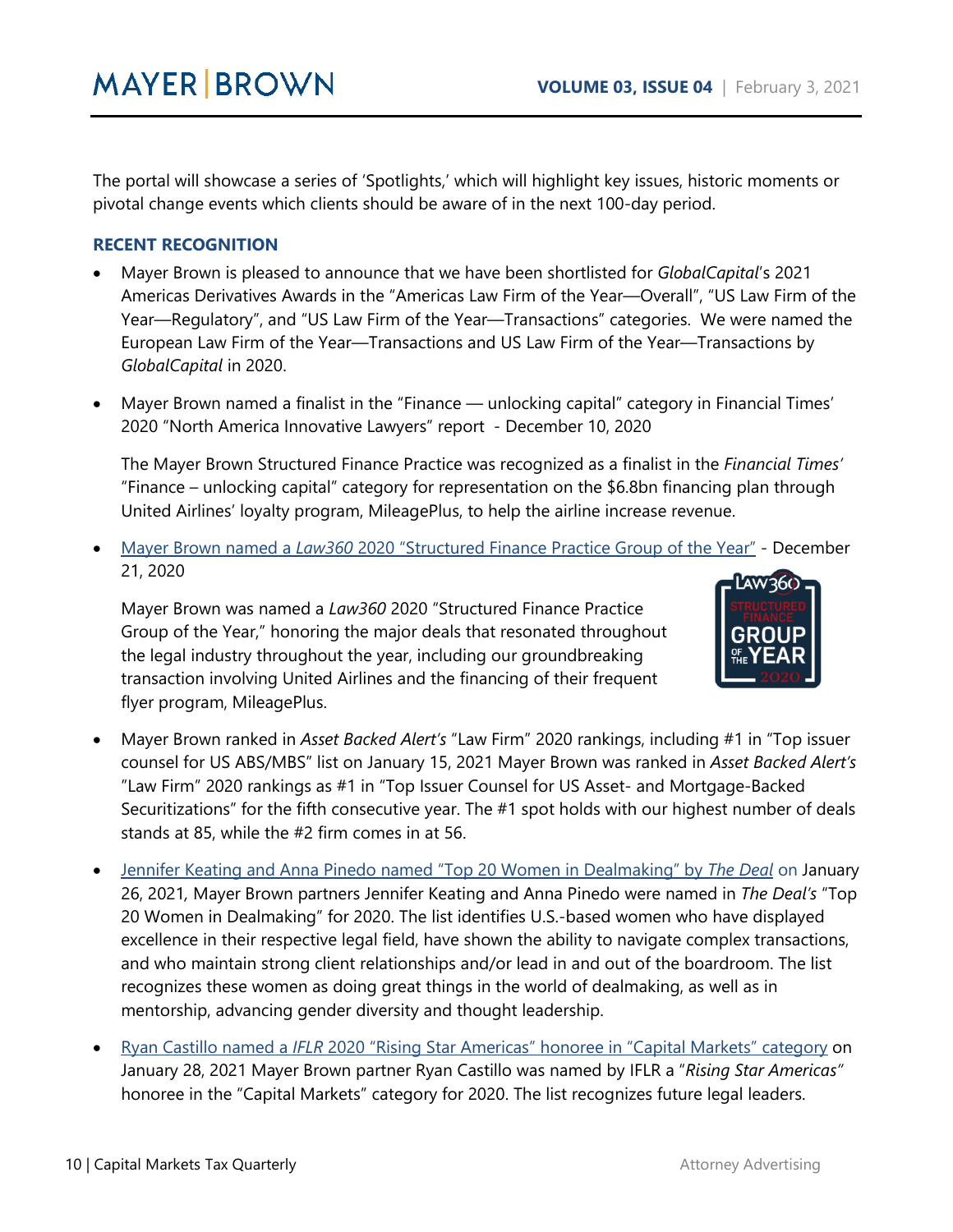#### **RECENT SPEAKING ENGAGEMENTS**

- *Upcoming* [Preparing Your 20-F Filing.](https://www.mayerbrown.com/en/perspectives-events/events/2021/02/preparing-your-20f-filing) Brian Hirshberg and Christina Thomas will address the modernization of the requirements applicable to SEC reporting companies on February 10, 2021. During this webinar, they will discuss SEC Staff guidance on COVID-19 disclosures; changes to Risk Factor disclosures; risk factors that are Staff areas of focus, including LIBOR, cybersecurity, Brexit, tariff issues, sanctions issues, etc.; key performance indicators and non-GAAP measures, including COVID related non-GAAP measures; amendments relating to financial statement requirements for acquired businesses; and disclosures for PRC-based companies. *[Register for this session here.](https://connect.mayerbrown.com/388/7960/landing-pages/blank-rsvp-business.asp)*
- [Commercial Paper Programs.](https://www.mayerbrown.com/en/perspectives-events/events/2021/02/commercial-paper-programs) On February 1, 2021, Jerry Marlatt was joined by Stewart Cutler of Barclays to review the considerations relating to the establishment and operation of the commercial paper financing tool used by investment grade corporate issuers. They will discuss the legal framework for commercial paper programs; the US commercial paper and Eurocommercial paper markets; market practice and documentation that is widely used; the US Federal Reserve's commercial paper funding facility; and investor base for commercial paper.
- [De-SPACing: Overview, Special Securities Law and Financial Statement Considerations and](https://www.mayerbrown.com/en/perspectives-events/events/2021/01/de-spacing-overview-special-securities-law-and-financial-statement-considerations-and-derisking-the-process-with-a-pipe-transaction)  [Derisking the Process with a PIPE Transaction.](https://www.mayerbrown.com/en/perspectives-events/events/2021/01/de-spacing-overview-special-securities-law-and-financial-statement-considerations-and-derisking-the-process-with-a-pipe-transaction) Hosted by PLI on January 27, 2021, Anna Pinedo and Eddie Best went through the process of a de-SPACing transaction, covering the differences to consider from negotiating the letter of intent (LOI) to the definitive merger agreement and the various ancillary agreements. Specifically, they discussed the SPAC IPO market and notable de-SPAC transactions; negotiating the LOI; key considerations in connection with the definitive agreement; PIPE and other capital raising transactions in connection with de-SPACing; securities law and financial statement requirements; and the proxy statement, its forecasts and related considerations.
- [Debt Capital Markets Seminar: 2021 DCM Developments in the Shade of the COVID-19 Pandemic.](https://www.mayerbrown.com/en/perspectives-events/events/2021/01/ger-4th-dcm-webinar) On January 26, 2021 we held the 4<sup>th</sup> annual DCM Seminar, led by Patrick Scholl, Barry Cosgrove, Anna Pinedo, James Taylor, Bradley Berman, Berthold Kusserow and Alexei Döhl. The panel covered many topics including electronic and crypto securities in Germany; updates on the IBOR transition, government actions, use of RFR in DCM products, new ISDA Euribor fallbacks and EURIBOR fallback consultation; bonds and Schuldscheine and COVID-19 restructuring; and sustainability-linked bonds and EU green bond regulation.
- [The Next Phase of Financial Regulatory Reform: What's Ahead for Nonbank Financial Companies.](https://www.mayerbrown.com/en/perspectives-events/events/2021/01/the-next-phase-of-financial-regulatory-reform-whats-ahead-for-nonbank-financial-companies) On January 21, 2021, Andrew Olmem and Laurence Platt participated in a [Global Financial](https://www.mayerbrown.com/en/capabilities/key-issues/global-financial-markets?tab=overview)  [Markets Initiative](https://www.mayerbrown.com/en/capabilities/key-issues/global-financial-markets?tab=overview) teleconference to talk about the regulatory spotlight on nonbank financial services companies. They discussed prospects of regulatory reform for nonbank financial companies and what it could mean for the future of US financial markets, especially the US mortgage market.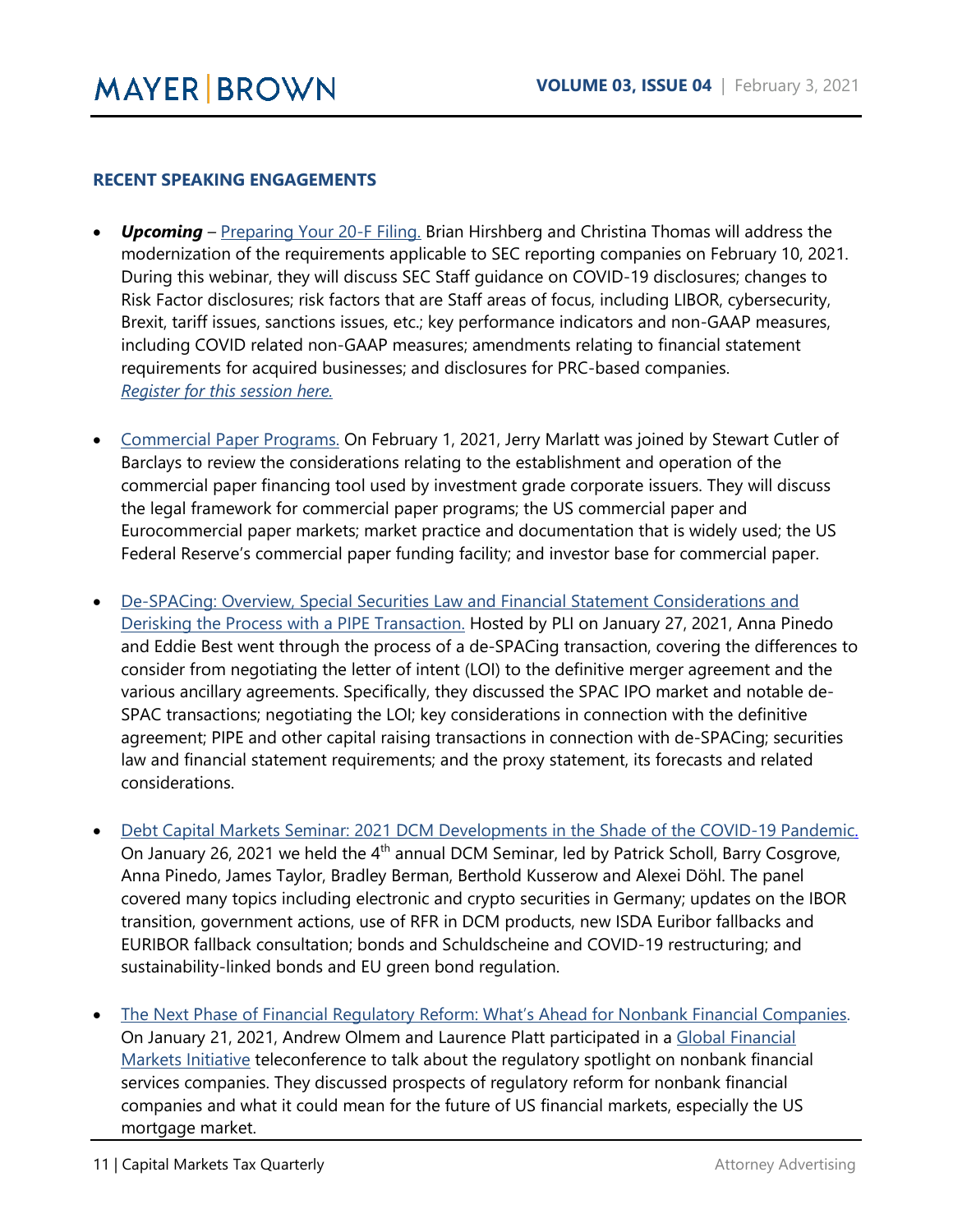- [ESG Investing: How to Do Well by Doing Good.](https://www.mayerbrown.com/en/perspectives-events/events/2021/01/esg-investing-how-to-do-well-by-doing-good) A webinar event with The American Friends of Hebrew University and Professor Ronen Feldman on January 14, 2021 kicked the new year off. Paul Forrester, Stephanie Hurst, Phyllis Korff, Anna Pinedo and James Taylor were panelists for a discussion on ESG related developments. After Professor Feldman covered text mining, AI and natural language processing, Mayer Brown speakers focused on what ESG and ESG investing is; regulatory and other frameworks for ESG reporting; green, social and sustainable bonds and loans, as well as sustainability-linked bonds; ESG indices; ESG investors' expectations; and benefit corporations and corporate structures that incorporate ESG and other mission-oriented objectives with corporate purposes.
- [Ethics for the In-House Tax Professional –](https://www.mayerbrown.com/en/perspectives-events/events/2021/01/ethics-for-the-in-house-tax-professional-part-ii) Part II. On January 13, 2021, Mayer Brown hosted with TEI Silicon Valley Chapter the second part of the Ethics for the In-House Tax Professional seminar. Partners Paul DiSangro and Marjorie Margolies discussed "Common Ethical Issues Faced by the In-House Tax Professional" and associate Anthony Pastore participated in a panel discussion titled "Records Management for Tax Professionals (Including Privilege Policies)".
- [A New Era for Qualified Mortgages: CFPB Finalizes QM Rules.](https://www.mayerbrown.com/en/perspectives-events/events/2020/12/a-new-era-for-qualified-mortgagescfpb-finalizes-qm-rules) On December 17, 2020, Kris Kully and Laurence Platt participated in a [Global Financial Markets Initiative](https://www.mayerbrown.com/en/capabilities/key-issues/global-financial-markets?tab=overview) teleconference to give insight and an analysis on the finalized rules by the Consumer Financial Protection Bureau (CFPB) that reshaped boundaries for Qualified Mortgages (QMs).
- [Mortgage Market Developments and Becoming a Public Company.](https://www.mayerbrown.com/en/perspectives-events/events/2020/12/mortgage-market-developments-and-becoming-a-public-company) Hosted by Mortgage Bankers Association (MBA) on December 14, 2020, Brian Hirshberg, Anna Pinedo and Remmelt Reigersman joined Michael Fratantoni of MBA to speak to mortgage originator and servicers that joined the ranks of SEC reporting companies. They discussed the 2020 US IPO market and its expectations; US IPO dynamics, aftermarket performance and IPO trends; assessing IPO readiness and IPO considerations; disclosure and governance; SPAC IPOs and what's been driving the trend; merging with a SPAC to become a public company; and mortgage market developments and learnings from recent deals.
- [Time to Get Ready: Preparing for the 2021 US Proxy & Annual Reporting Season.](https://www.mayerbrown.com/en/perspectives-events/events/2020/12/time-to-get-readypreparing-for-the-2021-us-proxy-annual-reporting-season) On December 9, 2020, Intelligize invited Candace Jackson, Christine McDevitt, Anna Pinedo and Christina Thomas to discuss prep for success in proxy and annual report season. They covered SEC COVID-19 guidance and disclosures; changes affecting 2020's 10-K, including MD&A and other Regulation S-K changes; virtual meetings; pay ratio and say-on-pay; human capital and ESG disclosures; shareholder proposals; and proxy voting advice amendments.
- [Becoming a US Public Company: The New Three-Track Process.](https://www.mayerbrown.com/en/perspectives-events/events/2020/12/becoming-a-us-public-company-the-new-threetrack-process) On December 1, 2020, following IFLR's publication of *[A Deep Dive into Capital Raising Alternatives](https://www.iflr.com/article/b1nx66b8l1qv8g/book-publication-a-deep-dive-into-capital-raising-alternatives)*, IFLR partnered with us for a webinar to discuss the US IPO market in 2020. Anna Pinedo and John Ablan were joined by Brian DiCaprio and Zachary Dombrowski of BMO Capital Markets, Jennie Dong of the NYSE and Greg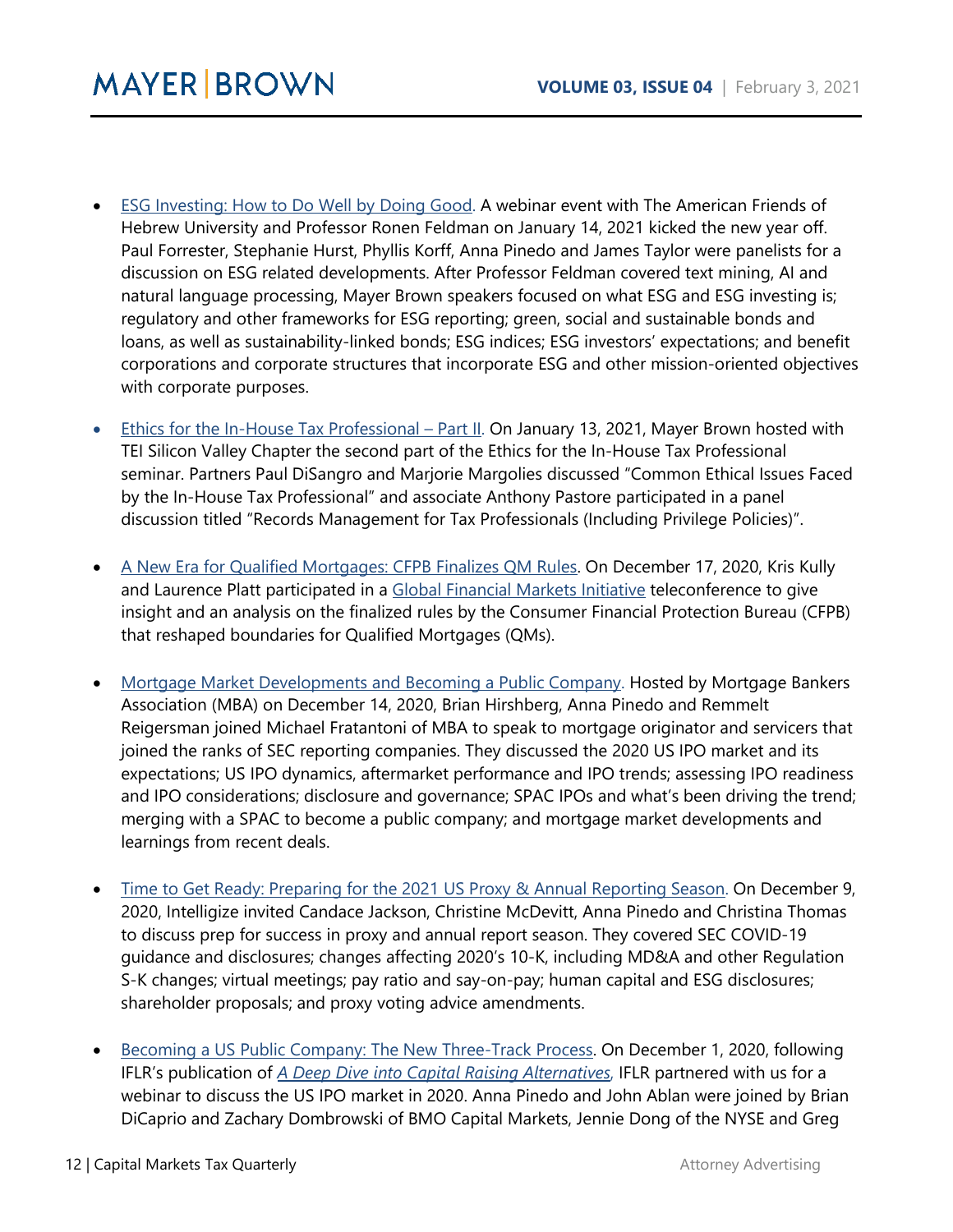McDowell of ICR Strategic Communications & Advisory to speak to the significant increase in SPAC IPOs and high-profile mergers of unicorns with SPACs. Due to popular demand, panelists discussed US IPO dynamics, aftermarket performance, and IPO trends; foreign private issuers, and potential actions affecting PRC-based companies; how direct listings work, and which types of issuers should consider a direct listing; how merging with a SPAC to become a public company works; and SEC developments that may facilitate capital formation.

- [Every 10 Years I Have to Relearn Section 382.](https://www.mayerbrown.com/en/perspectives-events/events/2020/11/every-10-years-i-have-to-relearn-section-382) On November 16, partners Thomas Humphreys and Remmelt Reigersman with members of TEI New York Chapter discussed the net operating loss carryover provisions of Internal Revenue Code Section 382. They reviewed Section 382's basic rules and explored how its limitations on NOLs and NOL usage operate. They then applied the rules to examples, walking through some interesting current structures and transactions.
- Interesting Transactions of the Past Year. On October 15, Mayer Brown tax partner Thomas Humphreys participated on a panel for PLI's Tax Strategies for Corporate Acquisitions, Dispositions, Spin-Offs, Joint Ventures, Financings, Reorganizations and Restructurings virtual conference. Tom discussed the federal income tax issues surrounding special purpose acquisition companies.